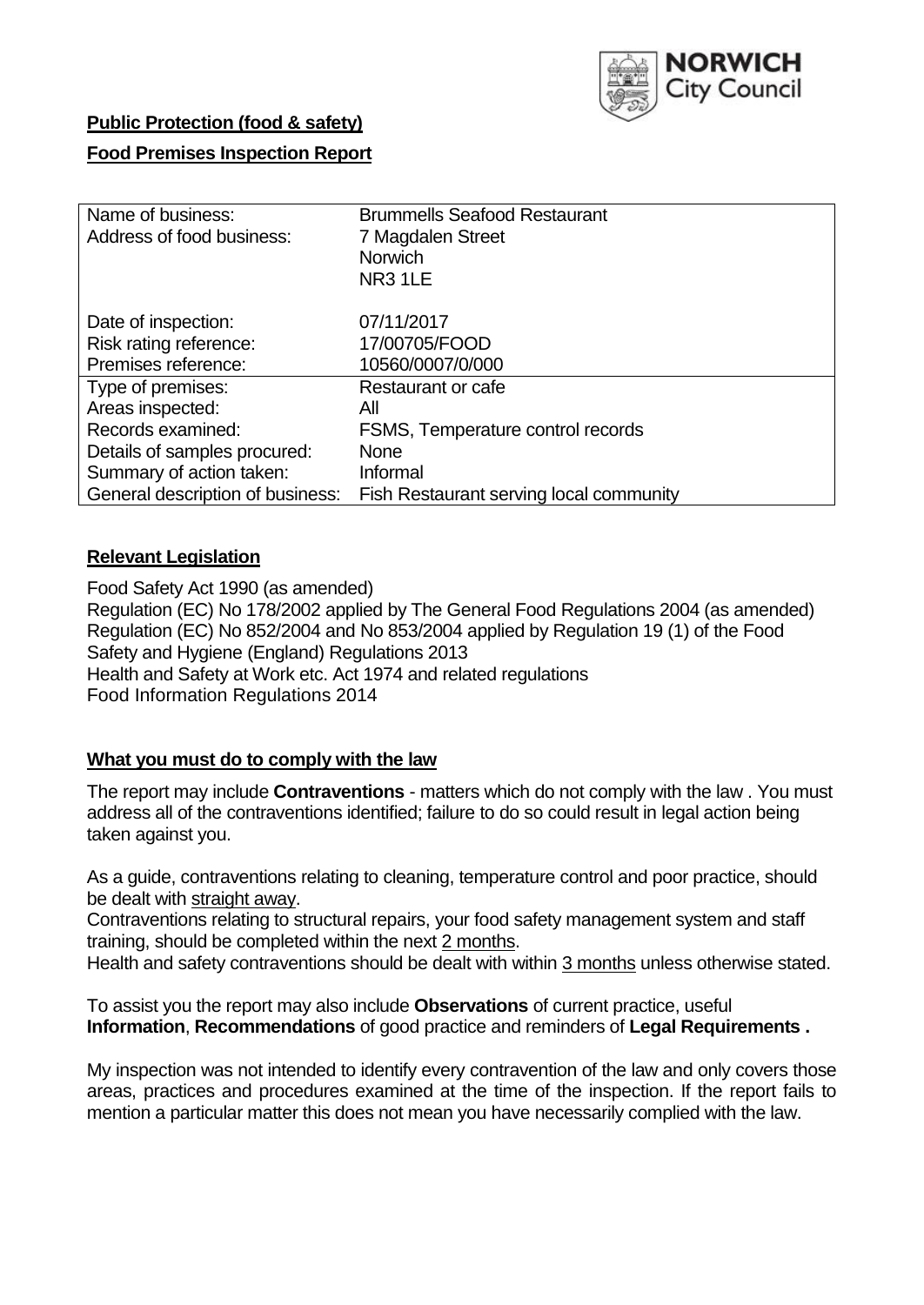# **FOOD SAFETY**

#### **How we calculate your Food Hygiene Rating:**

The food safety section has been divided into the three areas which you are scored against for the hygiene rating: 1. food hygiene and safety procedures, 2. structural requirements and 3. confidence in management/control procedures. Each section begins with a summary of what was observed and the score you have been given. Details of how these scores combine to produce your overall food hygiene rating are shown in the table.

| <b>Compliance Area</b>                     |          |    |           | <b>You Score</b> |                |    |           |    |          |  |  |
|--------------------------------------------|----------|----|-----------|------------------|----------------|----|-----------|----|----------|--|--|
| Food Hygiene and Safety                    |          |    |           | 0                | 5              | 10 | 15        | 20 | 25       |  |  |
| <b>Structure and Cleaning</b>              |          |    |           | $\bf{0}$         | 5              | 10 | 15        | 20 | 25       |  |  |
| Confidence in management & control systems |          |    |           | $\overline{0}$   | 5              | 10 | 15        | 20 | 30       |  |  |
|                                            |          |    |           |                  |                |    |           |    |          |  |  |
| <b>Your Total score</b>                    | $0 - 15$ | 20 | $25 - 30$ |                  | $35 - 40$      |    | $45 - 50$ |    | > 50     |  |  |
| <b>Your Worst score</b>                    | 5        | 10 | 10        |                  | 15             |    | 20        |    | ÷.       |  |  |
|                                            |          |    |           |                  |                |    |           |    |          |  |  |
| <b>Your Rating is</b>                      | 5        | 4  | 3         |                  | $\overline{2}$ |    |           |    | $\Omega$ |  |  |
|                                            |          |    |           |                  |                |    |           |    |          |  |  |

Your Food Hygiene Rating is 5 - a very good standard **@ 3 3 4 5** 

# **1. Food Hygiene and Safety**

Food Hygiene standards are excellent. You demonstrated full compliance with legal requirements. You have safe food handling practices and procedures and all the necessary control measures to prevent cross-contamination are in place. **(Score 0)**

# **2. Structure and Cleaning**

The structure facilities and standard of cleaning and maintenance are all excellent and you demonstrated full compliance with the law. There is evidence of effective pest control and procedures are in place to rectify any problems as they arise. There is good provision for waste disposal. **(Score 0)**

#### **3. Confidence in Management**

A food safety management system is in place and you demonstrate a very good standard of compliance with the law. Food hazards are understood properly controlled managed and reviewed. Your records are appropriate and generally maintained. You have a good track record. There are some minor contraventions which require your attention. **(Score 5)**